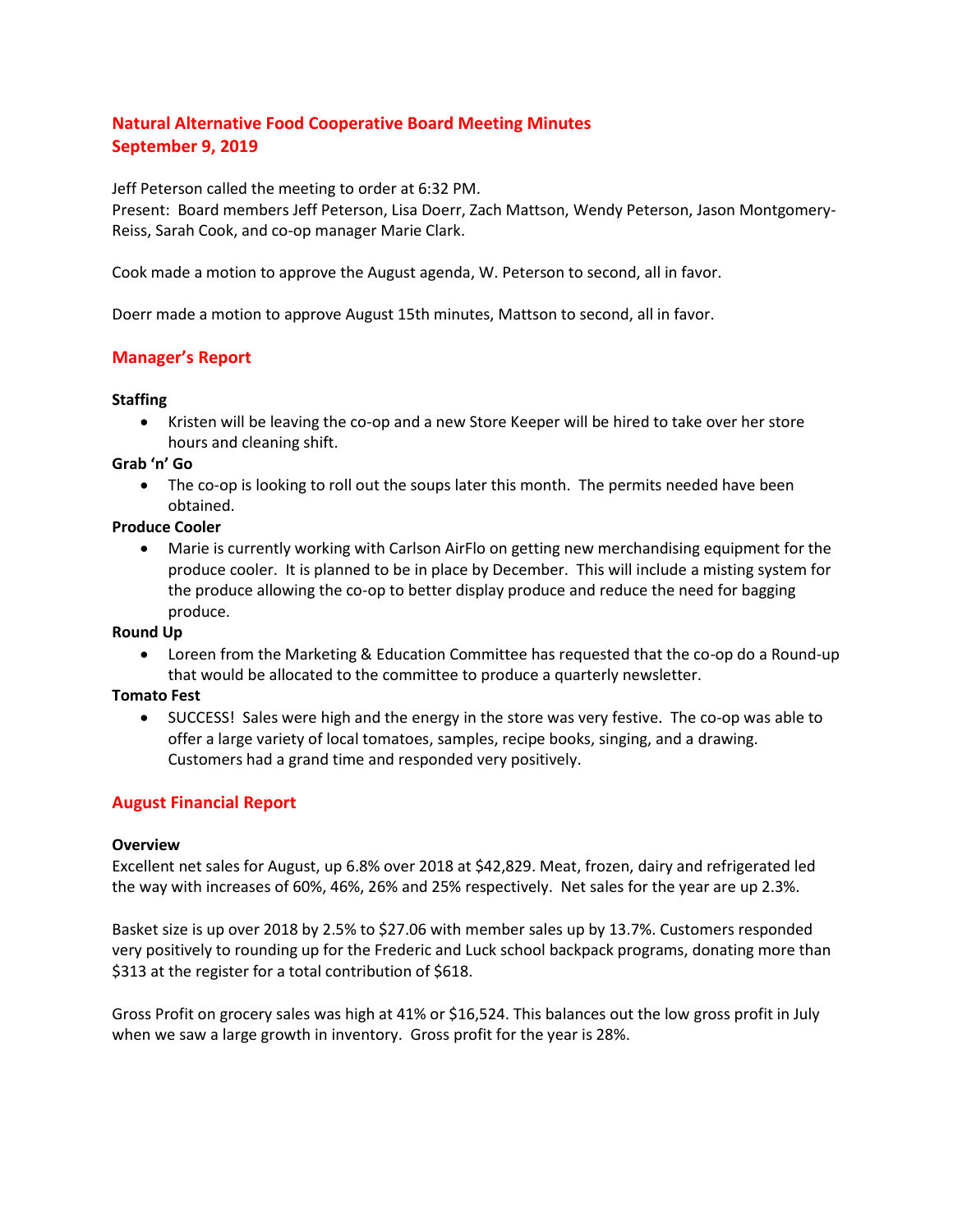Our manager, Marie Clark, has done an outstanding job bringing on and training staff within our projected budget. As expected for a month with three payrolls, payroll expenses for August were 26% of sales at \$11,266. However, for the year payroll expenses are right on target at 20% of sales.

Net ordinary income for August was \$3,940. After depreciation, net income came in at \$3,023 up \$6,547 from 2018. Year-to-date for 2019, net income is \$6,022, up \$14,049 over 2018.

Our balance sheet remains strong with all accounts payable current.

#### **Year-to-Date Profit/Loss**

Net Sales 2019 YTD: \$305,923

Net Sales 2018 YTD: \$298,993

Increase: \$4,184 or 2.3%

Net Income 2019 YTD: \$6,022

Net Income 2018 YTD: -\$8,027

Increase: \$14,049

**Manager Request –** Request of \$3,000-\$3,500 for produce shelving and \$1,800 for misting system.

Doerr moves to authorize up to \$3,500 for shelving in produce cooler. Mattson seconded, all in favor.

### **Education and Marketing Committee Report**

#### **September 4, 2019 Meeting**

Present – Cindy C., Loreen M., and Nancy B.

#### **October is National Co-operative Month**

Good food = Good Health

#### **HAPPENINGS**

- Loreen is interested in starting a quarterly Co-op newsletter that would run October, December, March, and June. The newsletter would be available via Facebook, The Natural Alternative website, and hard copy available at the store. **October newsletter –** This would include the Natural Alternative Co-op history, staff and board member information, store coupons, and a special invitation.
- **October Weekly Articles in the Leader/Sentinel** \*Oct 2 – Co-op short history to include photo and recipe \*Oct 9 – Local farmer and producer article to include phot and recipe \*Oct 16 – Bulk foods article to include phot and recipe and an invite to come to October 25<sup>th</sup> Cookbooks and Soup Lunch from 11:30-2:30.

\*Oct 23 – Natural Alternatives Round Up program.